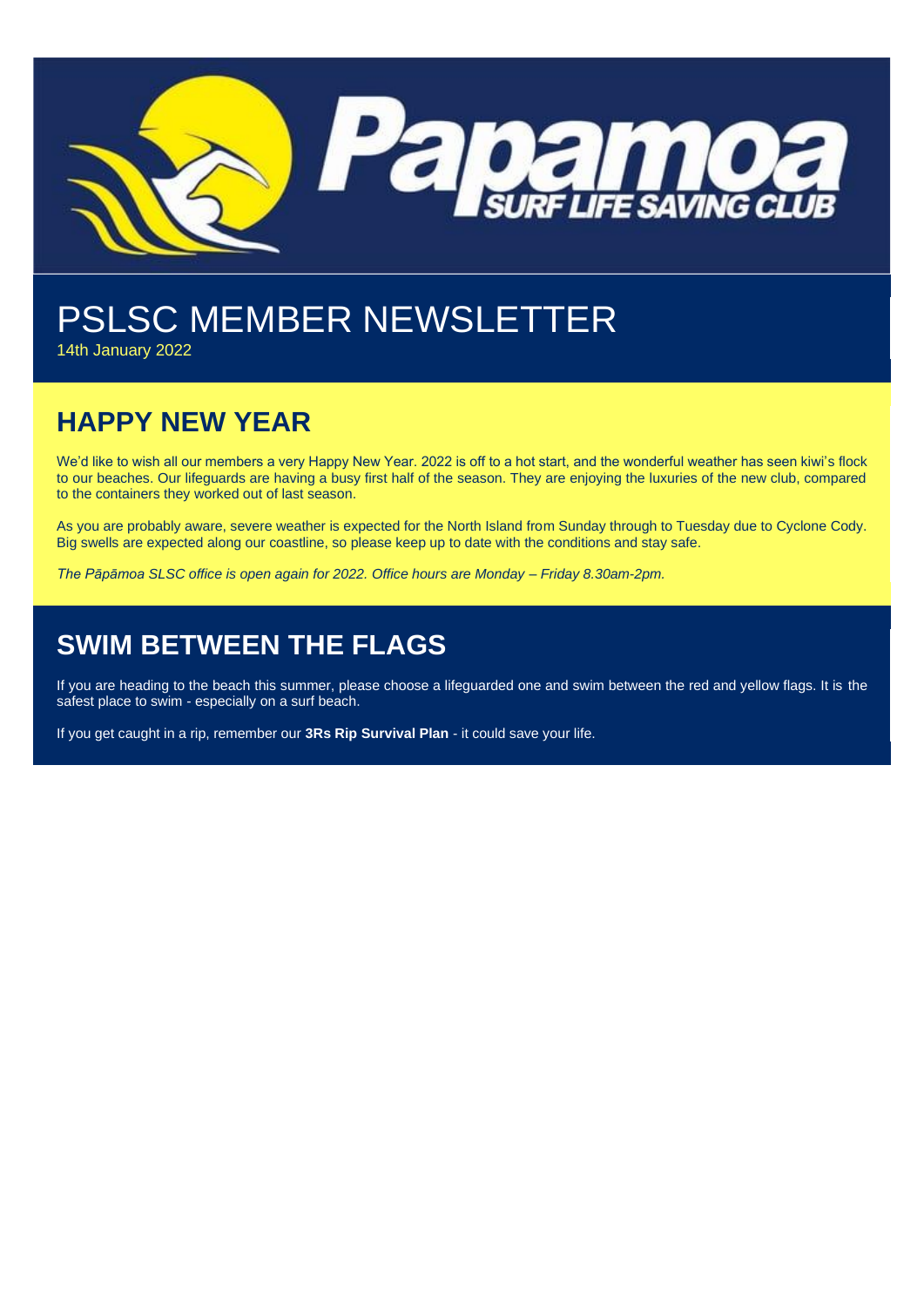

#### **Remember these key tips for keeping safe at the beach this summer:**

**- Swim between the flags** – this is the safest place to swim and our lifeguards always have eyes on this area.

**- Be aware of the dangers** – check for rips and currents, snags and rocks.

**- Chat to lifeguards** - we're more than happy to point out dangers or give advice.

**- Keep children within arm's reach when in the water** - adults, not older children or teenagers, should always supervise children around water.

**- Know your limits** – don't overestimate your ability or under estimate the conditions - if in doubt, stay out.

**- Don't swim alone** – remember you will never be able to swim in the ocean as well as in a pool and cold water will make you tired.

**- Be sun smart** – and stay hydrated.

**- Dial 111** – if in trouble and there are no lifeguards around, the Police have a direct line to call our lifeguard squads.

#### **LIFEGUARD PATROL HOURS**

(until the end of January 2022)

#### **Papamoa Beach**

10am - 6pm weekdays 10am - 5pm weekends

#### **Papamoa East at Taylors Reserve**

11am - 5pm all week



#### **CANCELLATIONS**

Cyclone Cody is expected to bring severe weather to our coastline this weekend, so the decision has been made to cancel:

- **- Race Night for our junior athletes, Friday 14th January**
- **- BOP Senior Champs, Saturday 15th January**
- **- Junior Surf, Sunday 16th January**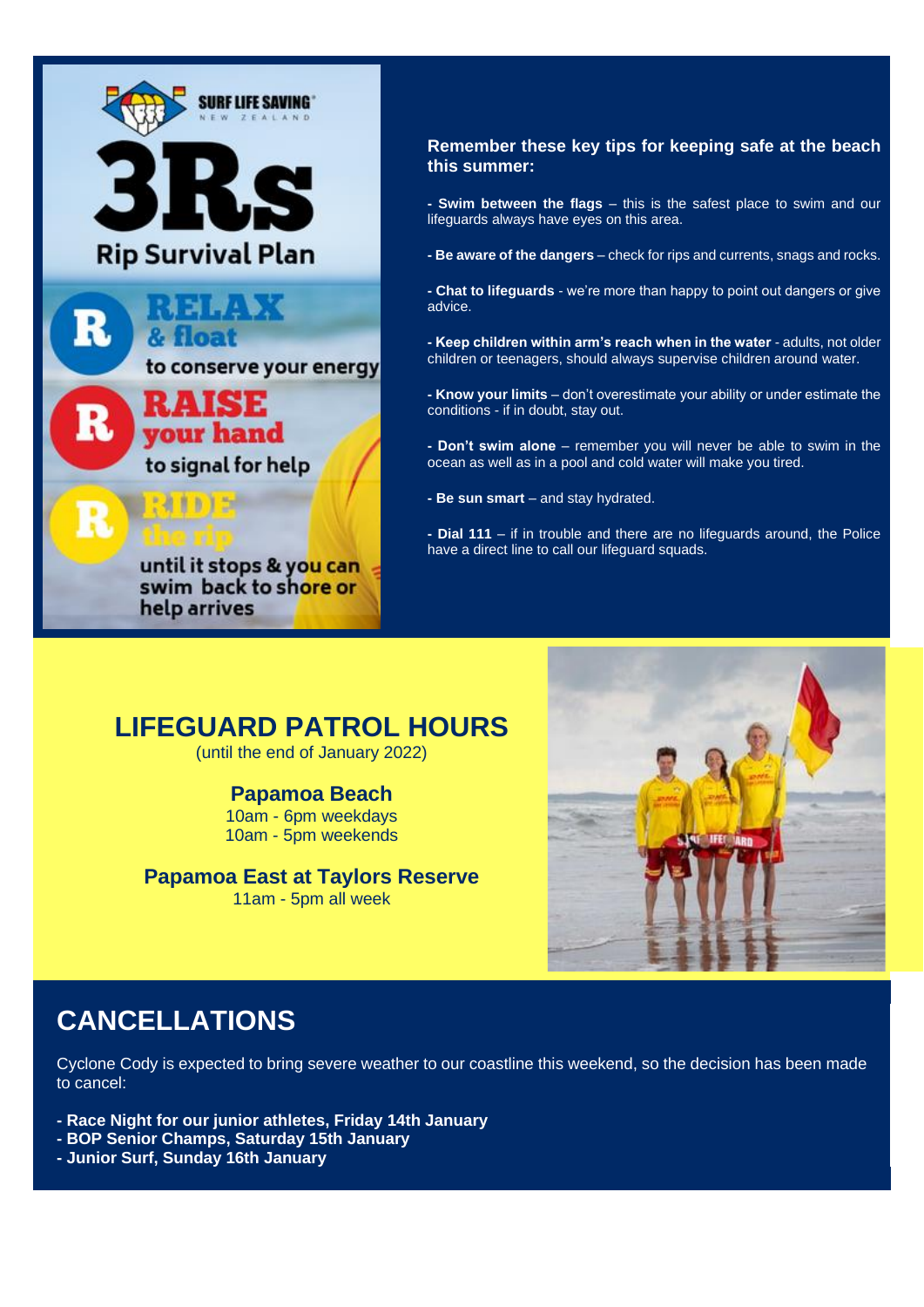

# **CLUB NIGHT ON TONIGHT**

Club nights are happening every Friday night in January so head on Sadly race night will not take place tonight, but there are two more down to the club tonight – the bar opens at 5.30pm.



# **TWO MORE RACE NIGHTS**

race nights this season so put these dates in your diary and keep an eye out for the email invitations - **4th and 18th February.**

## **ROOKIES GET A TASTE OF LIFEGUARDING**

We are lucky to have a fabulous group of dedicated Rookies this season, and are proud of the work they are already doing in our community helping out on patrols - and saving lives in their spare time! There have been some great rescue stories coming to light over the Christmas break. Many rescues take place every day by our lifeguards, and it's great to hear stories of our Rookies putting their training into practice in real life situations.

A man in trouble at Whangamata Beach on Christmas Day was supported in the water by our Rookie lifeguard Sophie Bowling.

"The quick thinking and appropriate lifesaving response from your lifeguard and her family is the reason this man was able to go home for Christmas dinner," said Whangamata Club Captain, Matthew Millward. "The patient was completely out of breath and wasn't able to support himself in the water. I want to pass on my thanks to Sophie and her family, as without them we would have likely had a fatality on the beach that day."

Sophie and her family were at the estuary end of Whangamata when a women approached them in a panic that people were in the water in trouble and drifting out. Sophie and her Dad, Mat, jumped on knee boards and headed out (Sophie beat her Dad out!). There were already two girls in the water, who were previous Whangamata lifeguards, struggling to hold up a very large man afloat who had started to go under when they got to him. Sophie and another lifeguard were able to provide flotation to those in the water until the Whangamata lifeguards arrived on the jet ski.

Sophie was very calm, especially as the man was not in a good way when she arrived. Although only there as support, she did a great job and her reward from the lifeguard was a quick spin on the back of his jet ski!

The following day at Whangamata beach, Oliver Pepers and Luke Gillbanks were able to help a father and his two sons who had got into trouble where strong current signs were out on the water line. Shortly after, two more swimmers got into strife in the same hole and Oliver and Luke both managed to recover them to shore. Despite the signs, two females also headed into this area and quickly got into trouble and again Oliver and Luke assisted them to shore using their boards. This was seen by the tower and earned the boys a high five from the guards on duty.

A lesson for our young lifeguards in waiting, and those now qualified, is to always be alert while out training and playing - you never know when you might be in the right place at the right time.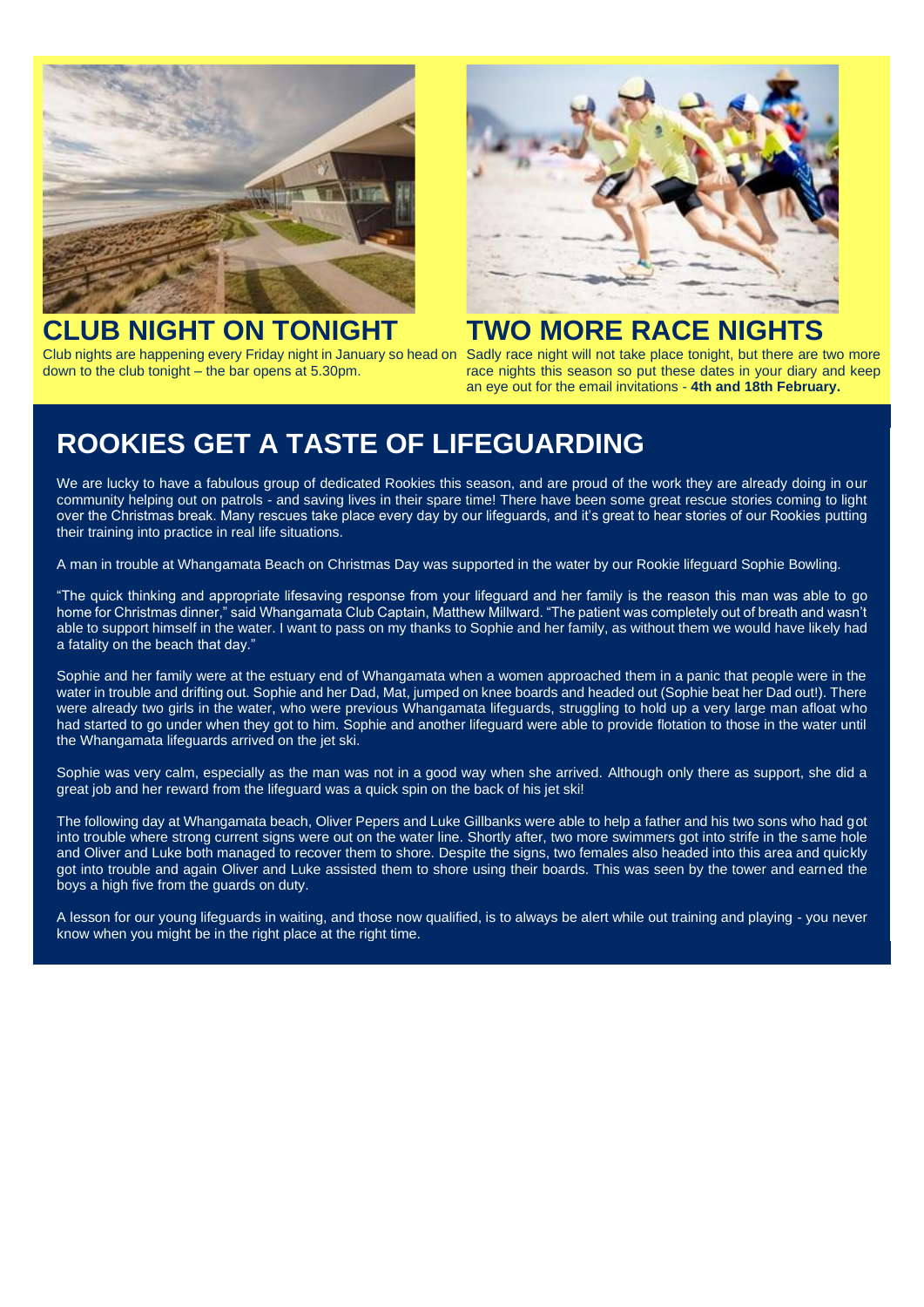

Rookies is all about having fun and getting a taste of what life might be like as a lifeguard. In our last session before Christmas they practised a run-swim-run, two tube rescues and two board rescues. A big thank you to ex-Rookies, now lifeguards Jamie and Logan, for helping out by being our bouy markers on boards. They didn't make it easy for the Rookies by positioning themselves way out the back of the surf making the Rookies groan. At least they were still smiling at the end.



#### **PAPAMOA JUNIOR CARNIVAL**

Our juniors have a busy time coming up, starting with our Pāpāmoa Carnival next Sunday 23rd January.

**Due to the large number of entries, we have decided to move all age groups to an 8.30am start. A direct email will be sent out to all athletes with more details.** 

With clubs from across the region joining in, this is a great opportunity to showcase our new clubhouse. Events like this have a real family feel and the more people who jump in to help, the better. We want events to run smoothly and quickly for our kids, and we need parents and caregivers to make this happen, especially as many of our coaches will be lifeguarding and officiating.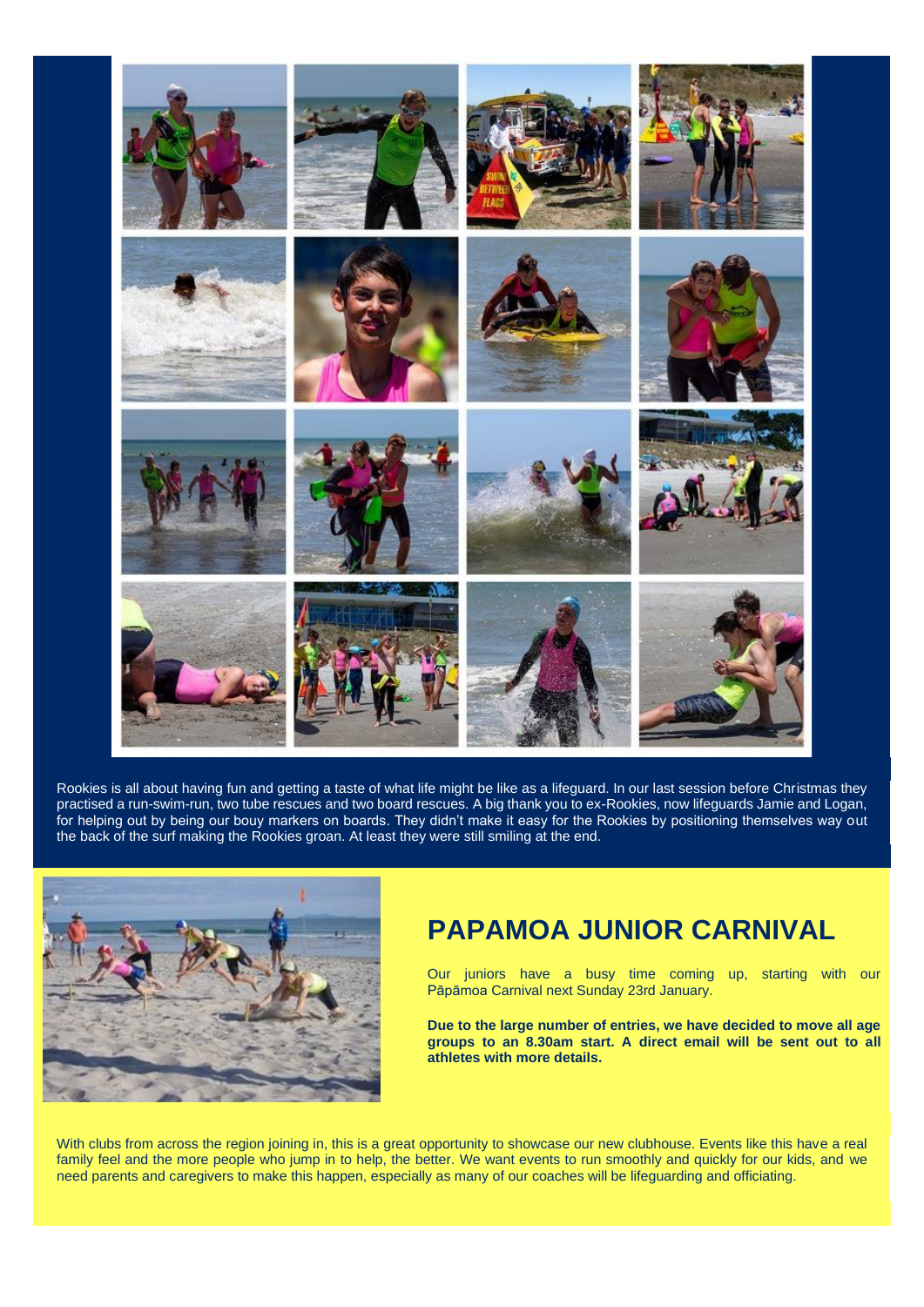We currently don't have enough parent/caregiver helpers for our under 8s, 9s and 10s groups, **so please put your hand up to help if you can.** For those who help with the morning set up, there will be a bacon butty and coffee or soft drink. At pack down at the end of the event, we will give out tokens for two free drinks at the bar and some food.

If you can support the event, please email **[admin@papamoalifeguards.co.nz](mailto:admin@papamoalifeguards.co.nz)** or call Steph on 07 542 2122. Helpers needs to be double vaccinated.

**[Click here](https://www.surflifesaving.org.nz/calendar/2022/january/papamoa-junior-surf-carnival-2022)** for more information on this event. Even if your family is not directly involved, why not come down to Pāpāmoa Beach to support our club and cheer on our young athletes.

# **EASTERN REGIONAL CHAMPS**

The ERCs is one of the most significant events on the junior calendar. For under 8s, 9s and 10s this is the highest level they can race at. For under 11s-14s this is a great comp to get some fun racing in before hitting nationals at the Mount. Keep an eye out for your email invitation coming out this weekend.

> **12th & 13th February 2022 Waihi Beach Entries close 12pm Monday 31st January 2022**



#### 2022 Junior Carnivals & Events

| Pāpāmoa Junior Surf<br><b>Carnival</b><br>Pāpāmoa | Sunday 23rd January                      | Eastern Regional carnival<br>for under 8s and above<br>An opportunity to showcase our new club!                       |
|---------------------------------------------------|------------------------------------------|-----------------------------------------------------------------------------------------------------------------------|
| <b>Eastern Regional</b><br>Champs<br>Waihi        | Saturday 12th &<br>Sunday 13th February  | The first big event of the season<br>for our Ocean Athletes<br>For under 10s and above                                |
| Oceans 2022<br>Mount Maunganui                    | Thursday 24th to<br>Sunday 27th February | The largest Junior Surf Life Saving event<br>in New Zealand for Ocean Athletes<br>For under 10s and above             |
| Pāpāmoa Club Champs<br>Pāpāmoa                    | Sunday 6th March                         | A highlight of the season for our Nippers to<br>earn medals and showcase what they've<br>learnt throughout the season |